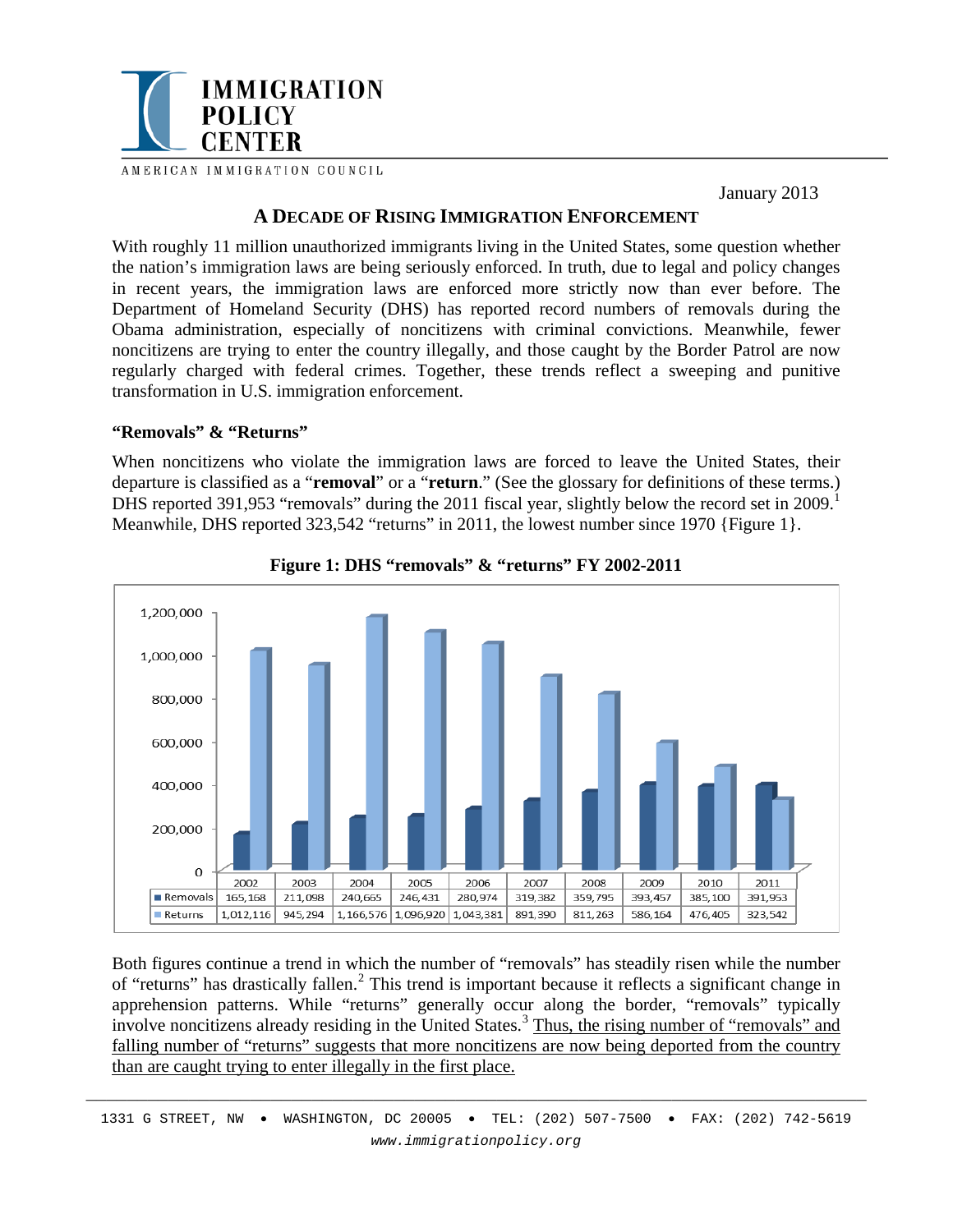The total number of "removals" and "returns" reported by DHS should not be confused with those reported by U.S. Immigration and Customs Enforcement (ICE), an agency within DHS. In fiscal 2011, ICE reported 319,077 "removals," a record for the agency {Figure 2}. (Note: ICE figures sometimes conflate "removals" and "returns." In 2011, for example, ICE [announced](http://www.ice.gov/news/releases/1110/111018washingtondc.htm) that it "removed" 396,096 noncitizens, a figure that included 77,829 "returns." Similarly, ICE recently reported 409,849 "removals" for fiscal 2012, a figure that includes an unknown number of "returns.")



**Figure 2: ICE "removals" & "returns," FY 2007-2011**

# *Accounting for These Trends*

With regard to DHS as a whole, there are at least three overlapping explanations why the annual number of "returns" has fallen for much of the last decade while the number of "removals" has risen. First, as previously noted, noncitizens caught crossing the border are generally "returned" rather than "removed," and the Border Patrol has made fewer "**apprehensions**" (i.e. arrests) in each of the last seven fiscal years. In fiscal 2011, the number of apprehensions (340,252) made by Border Patrol agents represented a 27 percent decrease from 2010 and the lowest total in 40 years {Figure 3}.



**Figure 3: Border Patrol "apprehensions" & DHS "returns," FY 2002-2011**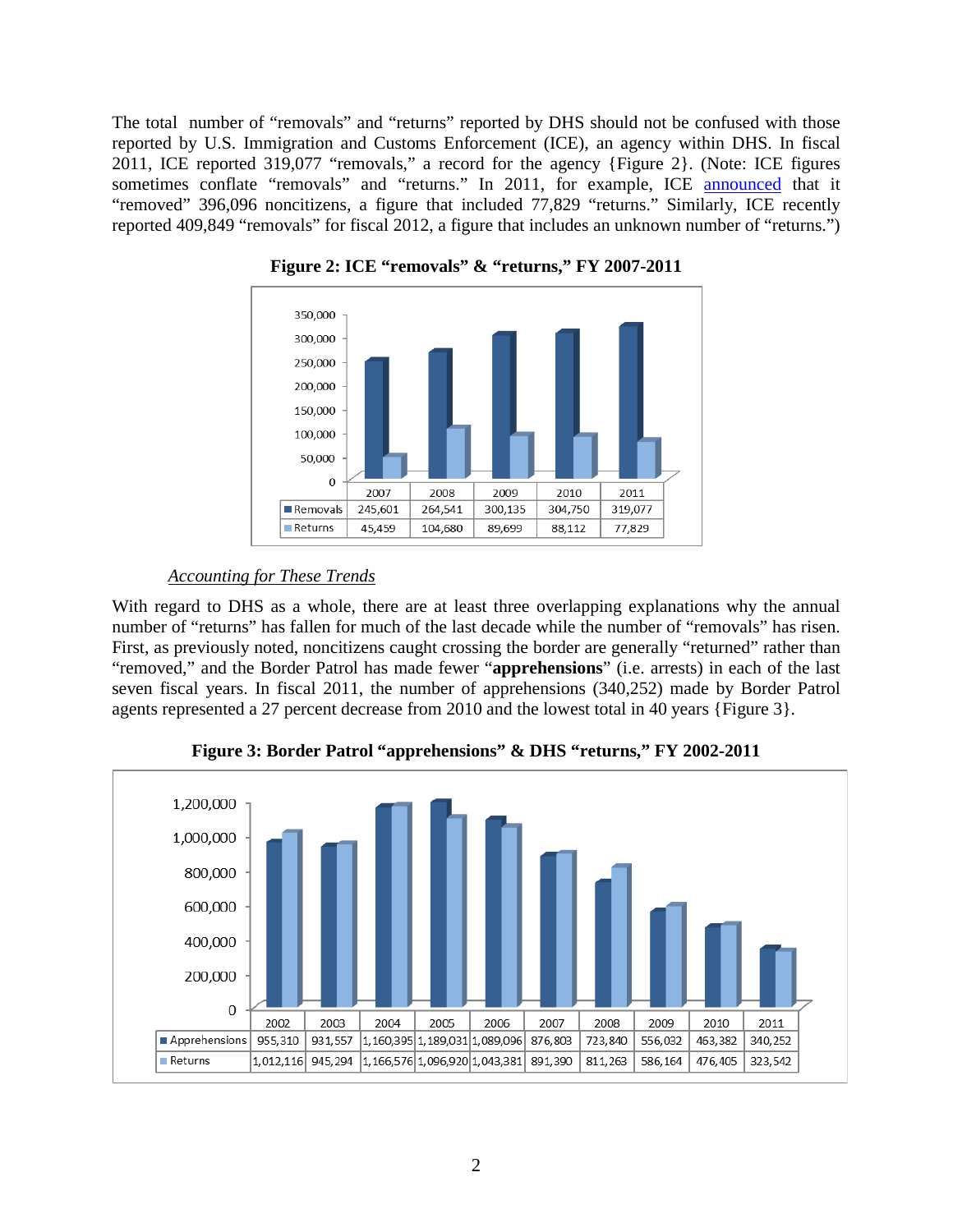Second, through the expansion of the **Secure Communities**<sup>[4](#page-5-3)</sup> program, ICE is now able to crosscheck the fingerprints of persons arrested by state and local police against those in its own databases. For example, in July 2009, when Secure Communities had been deployed in fewer than 80 jurisdictions, the program resulted in fewer than 12,000 fingerprint matches. In July 2012, when Secure Communities was active in more than 3,000 jurisdictions, the program resulted in nearly 44,000 fingerprint matches {Figure 4}. [5](#page-5-4)



**Figure 4: Jurisdictions in which Secure Communities is deployed and total fingerprint matches**

Finally, changes to U.S. immigration laws enacted in 1996 permit DHS to "remove" many noncitizens without holding a hearing before an immigration judge. Under certain circumstances, for example, noncitizens may receive "**expedited removal orders**"[6](#page-5-5) and "**reinstatements of removal**"[7](#page-5-6) without having to appear in court. Indeed, the rise in "removals" over the past decade is largely due to an increase in removal orders issued by DHS officers rather than immigration judges {Figure 5}.<sup>[8](#page-5-7)</sup>



**Figure 5: Removal orders issued by DHS officers & immigration judges, FY 2002-2011**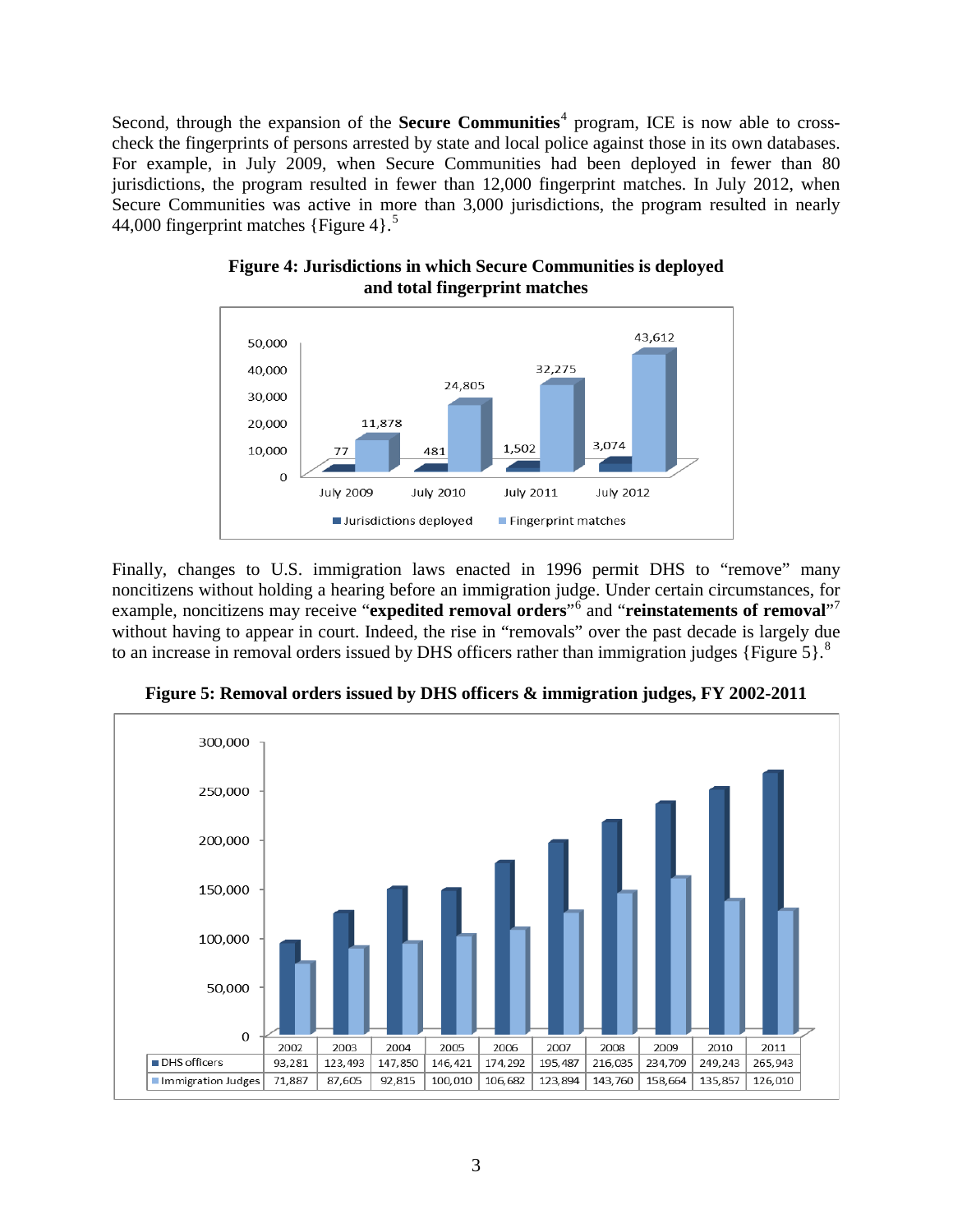#### **"Criminal" & "non-criminal" removals**

In recent years, DHS has attempted to prioritize the removal of "criminals" over "non-criminals." According to DHS, noncitizens are considered "criminal" if they have ever been convicted of a crime, no matter how minor. During the 2011 fiscal year, 188,832 removals (48.1 percent) involved noncitizens who had a criminal conviction—the highest number in the last decade.<sup>[9](#page-5-8)</sup> Meanwhile, 203,571 removals (51.9 percent) involved noncitizens with no criminal conviction—the lowest number in five years {Figure 6}.



**Figure 6: Removals involving "criminals" & "non-criminals," FY 2002-2011**

Since fiscal 2009, the most frequent types of criminal convictions for noncitizens removed from the United States involved drug, traffic, and immigration offenses. In 2011, the government removed 43,262 noncitizens convicted of drug offenses, 43,022 noncitizens convicted of traffic offenses, and 37,458 noncitizens convicted of immigration offenses {Figure  $7$ }.<sup>[10](#page-5-9)</sup> As noted below, however, many of those charged with immigration offenses might just as easily have been prosecuted civilly, rendering increases in "criminal" prosecutions in this category somewhat misleading.



**Figure 7: Most frequent basis for "criminal" removals, FY 2009-2011**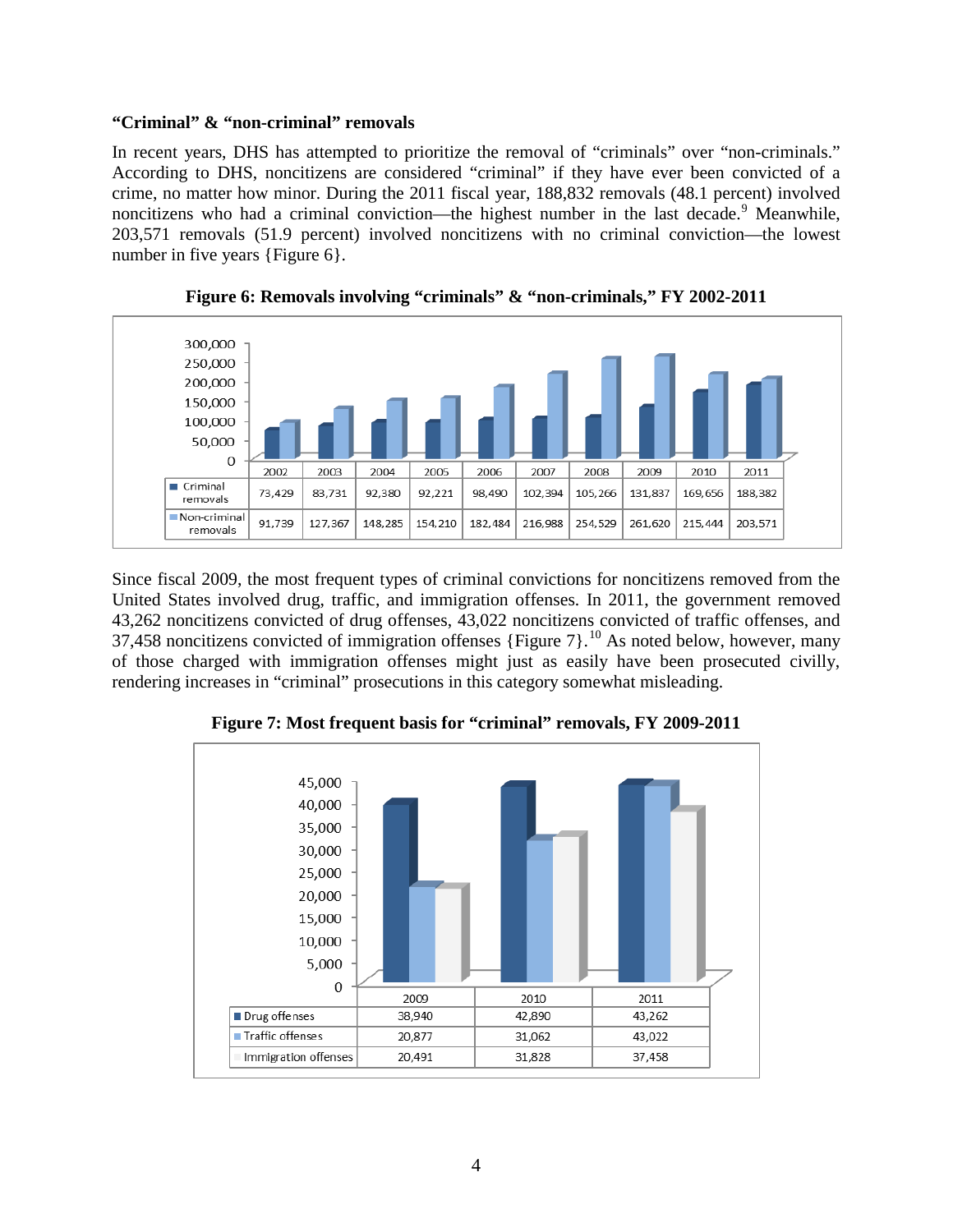## **"Illegal entry" and "illegal re-entry"**

Most noncitizens charged with violating the immigration laws are removed or returned but not criminally prosecuted. In recent years, however, a growing number of noncitizens have been charged in federal criminal courts for illegally entering the country.

The rise in criminal immigration prosecutions is largely traceable to "Operation Streamline," an effort launched during the Bush administration to bring criminal charges against noncitizens apprehended by the Border Patrol.<sup>[11](#page-5-10)</sup> Noncitizens prosecuted under Operation Streamline are typically charged with "illegal entry" and/or "illegal re-entry." **Illegal entry**, which occurs any time a noncitizen enters the country in violation of the law, is a federal misdemeanor punishable by up to 180 days in prison.[12](#page-5-11) **Illegal re-entry**, which occurs when a noncitizen unlawfully returns after a prior order of removal, is a federal felony punishable by up to two years in prison.<sup>[13](#page-5-12)</sup>

In fiscal 2010, the most recent year for which figures are available, the Justice Department brought charges of illegal entry in  $43,300$  cases and illegal re-entry in  $35,390$  cases.<sup>[14](#page-5-13)</sup> The number of charges for illegal entry represented a slight decline from prior fiscal years, while the number of illegal reentry charges marked the highest figure in U.S. history {Figure 8}.





# **Conclusion**

Over the past decade, immigration enforcement has undergone a fundamental transformation in the United States. Due to changes to the immigration laws and the expansion of the Secure Communities program, more noncitizens are being "removed" than ever before—making it more difficult for them to return legally to the United States and exposing them to felony charges if they re-enter the country illegally. Meanwhile, the number of apprehensions along the border has fallen to levels not seen since the early 1970s, and the government now regularly prosecutes noncitizens for illegally entering and re-entering the country. In combination, these trends demonstrate that the immigration laws are being more strictly enforced today than ever before.